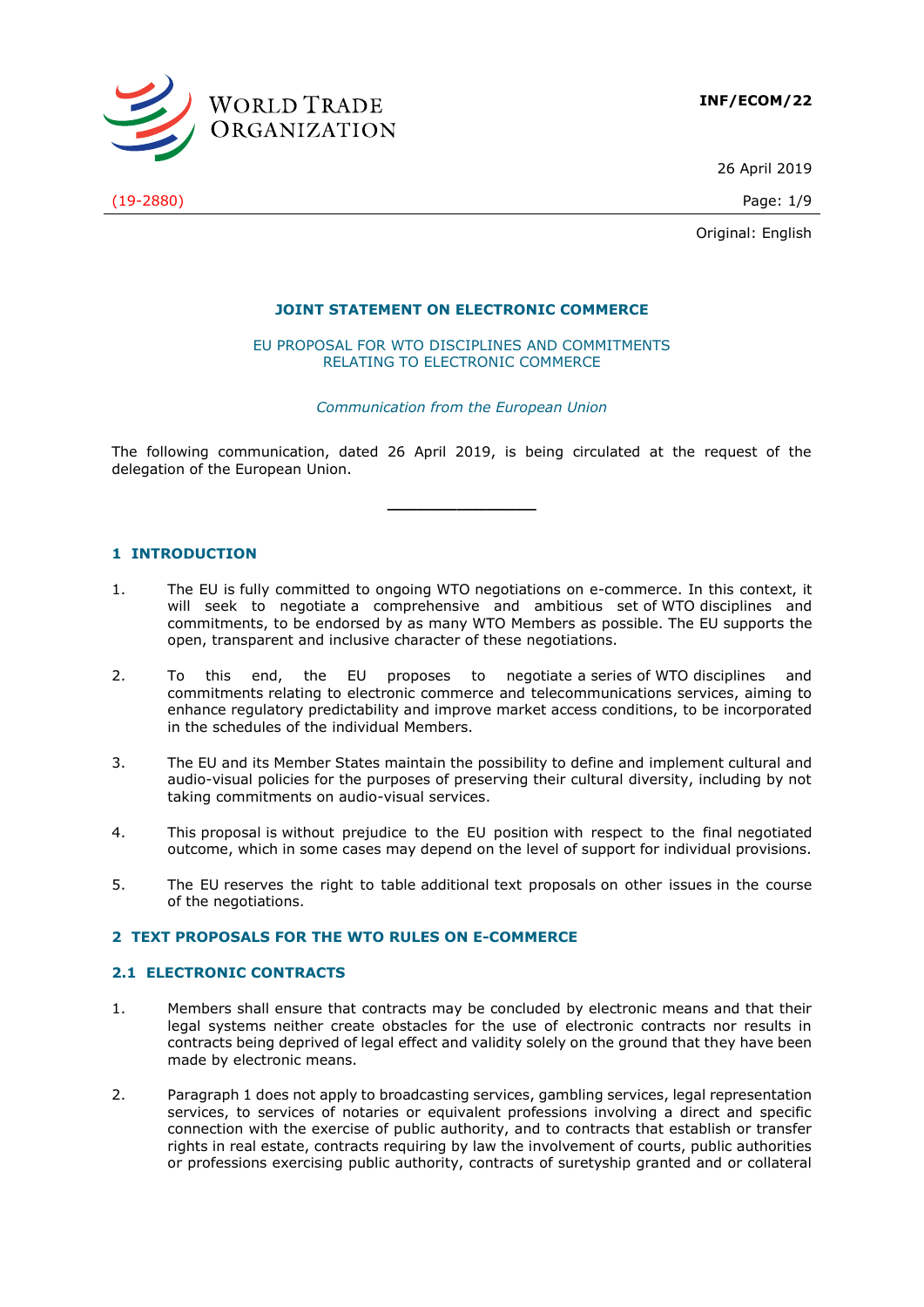securities furnished by persons acting for purposes outside their trade, business or profession and contracts governed by family law or by the law of succession.

## **2.2 ELECTRONIC AUTHENTICATION AND ELECTRONIC SIGNATURES**

## *Definitions*

**Electronic authentication** means the process or act of verifying the identity of a party to an electronic communication or transaction, or ensuring the origin and integrity of data in electronic form.

**Electronic signature** means data in electronic form, which is attached to or logically associated with other data in electronic form that:

(a) is used by a natural person to agree on the data to which it relates; or

(b) is used by a juridical person to ensure the origin and integrity of the data to which it relates; and

(c) ensures that any subsequent change in the data to which it relates is detectable.

#### *Provision*

- 1. Members shall not deny legal effect and admissibility as evidence in legal proceedings of electronic signature solely on the basis that it is in electronic form.
- 2. Members shall ensure that parties to an electronic transaction are not prevented from:

(a) mutually determining the appropriate electronic authentication methods for their transaction;

(b) being able to prove to judicial and administrative authorities that the use of electronic authentication or an electronic signature in that transaction complies with the applicable legal requirements.

- 3. Notwithstanding paragraph 2, certification requirements by an authority accredited in accordance with domestic law or certain performance standards may apply for a particular category of transactions, the method of authentication or electronic signature. Such requirements and standards shall be objective, transparent and non-discriminatory and shall only relate to the specific characteristics of the category of transactions concerned.
- 4. To the extent provided for under domestic law, Members shall apply paragraphs 1 to 3 to other electronic processes or means of facilitating or enabling electronic transactions, such as electronic time stamps, electronic registered delivery services or website authentication.

### **2.3 CONSUMER PROTECTION**

- 1. Recognising the importance of enhancing consumer trust in electronic commerce, Members shall adopt and maintain measures that protect consumers from fraudulent and deceptive commercial practices when they engage in electronic commerce transactions.
- 2. Additionally, Members should consider adopting or maintaining measures that:
	- (a) require traders to act in good faith;

(b) require traders to provide accurate information on the goods or services and the terms of the contract; and

(c) grant consumers access to redress.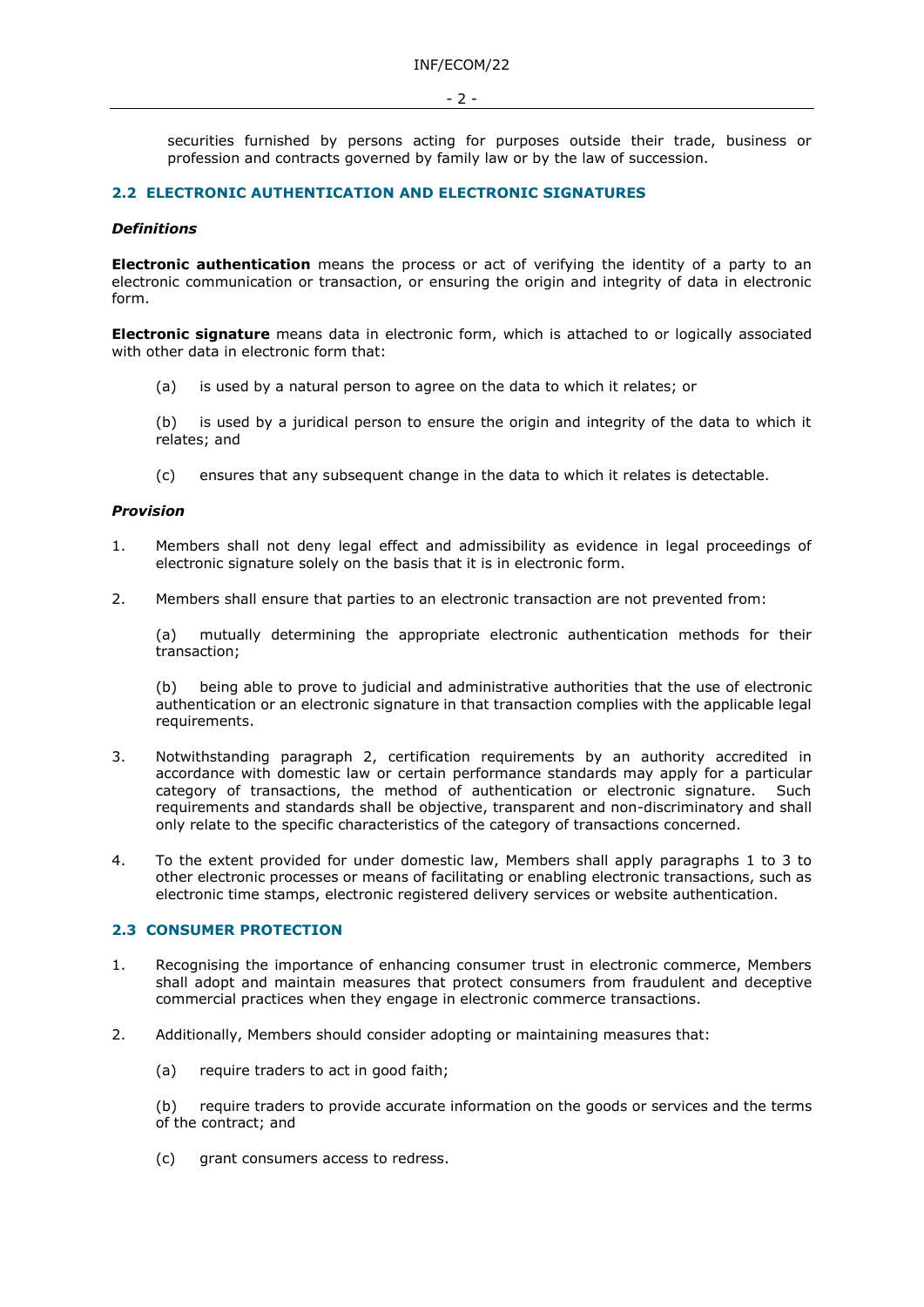- 3 -

3. Members recognise the importance of cooperation between their consumer protection agencies or other relevant bodies in order to protect consumers and enhance online consumer trust.

## **2.4 UNSOLICITED COMMERCIAL ELECTRONIC MESSAGES**

### *Definition*

**Commercial electronic message** means an electronic message, which is sent for commercial purposes using telecommunications services, comprising at least electronic mail and, to the extent provided for in domestic law, other types of electronic messages.

### *Provision*

1. Members shall adopt and maintain measures that protect consumers against unsolicited commercial electronic messages. To this end:

(a) the recipient's consent shall be required, as specified according to the laws and regulations, to receive commercial electronic messages; or

(b) suppliers of commercial electronic messages shall be required to facilitate the ability of recipients to prevent ongoing reception of such messages.

- 2. Members shall provide access to redress against suppliers of unsolicited commercial electronic messages who do not comply with the measures implemented pursuant to paragraph 1.
- 3. Members shall ensure that commercial electronic messages are clearly identifiable as such and clearly disclose on whose behalf they are sent.

### **2.5 CUSTOMS DUTIES ON ELECTRONIC TRANSMISSIONS**

Members shall not impose customs duties on electronic transmissions, which include the transmitted content.

# **2.6 TRANSFER OR ACCESS TO SOURCE CODE**

- 1. Members shall not require the transfer of, or access to, the source code of software owned by a natural or juridical person of other Members.
- 2. For greater certainty:

(a) the general exception, the security exception as well as the exceptions in the paragraph 2 of the GATS Annex on Financial Services apply to measures adopted or maintained in the context of a certification procedure;

(b) paragraph 1 does not apply to the voluntary transfer of or granting of access to source code on a commercial basis by a natural or juridical person, for instance in the context of a public procurement transaction or a freely negotiated contract.

3. Paragraph 1 is without prejudice to:

(a) requirements by a court, administrative tribunal, or by a competition authority to remedy a violation of competition law;

(b) the protection and enforcement of intellectual property rights; and

(c) the right to take any action or not disclose any information that is considered necessary for the protection of essential security interests relating to the procurement of arms,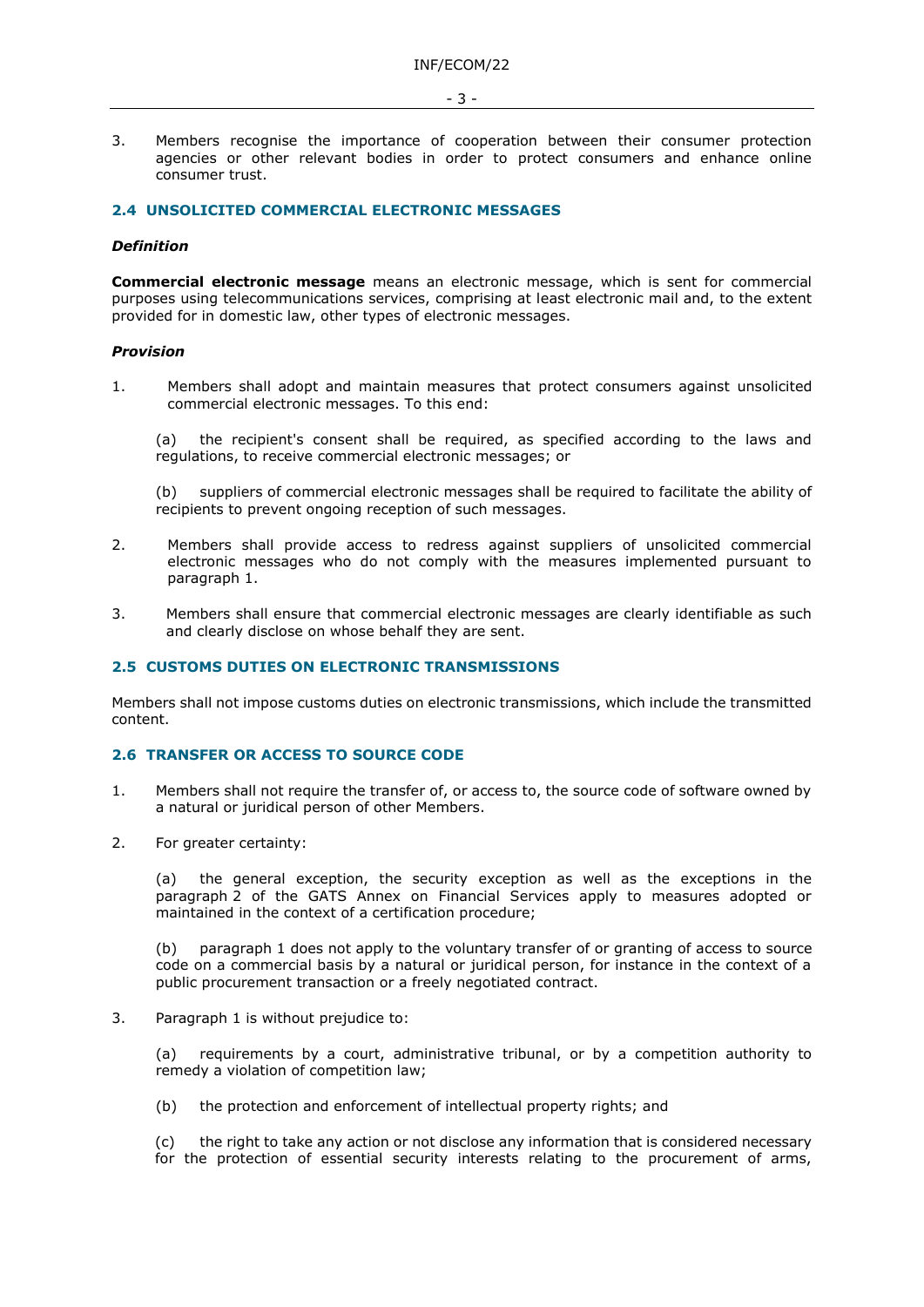ammunition or war materials, or to procurement indispensable for national security or for national defence purposes.

## **2.7 CROSS-BORDER DATA FLOWS**

1. Members are committed to ensuring cross-border data flows to facilitate trade in the digital economy. To that end, cross-border data flows shall not be restricted by:

(a) requiring the use of computing facilities or network elements in the Member's territory for processing, including by imposing the use of computing facilities or network elements that are certified or approved in the territory of the Member;

- (b) requiring the localization of data in the Member's territory for storage or processing;
- (c) prohibiting storage or processing in the territory of other Members;

(d) making the cross-border transfer of data contingent upon use of computing facilities or network elements in the Member's territory or upon localization requirements in the Member's territory.

## **2.8 PROTECTION OF PERSONAL DATA AND PRIVACY**

- 1. Members recognize that the protection of personal data and privacy is a fundamental right and that high standards in this regard contribute to trust in the digital economy and to the development of trade.
- 2. Members may adopt and maintain the safeguards they deem appropriate to ensure the protection of personal data and privacy, including through the adoption and application of rules for the cross-border transfer of personal data. Nothing in the agreed disciplines and commitments shall affect the protection of personal data and privacy afforded by the Members' respective safeguards.
- 3. Personal data means any information relating to an identified or identifiable natural person.

# **2.9 OPEN INTERNET ACCESS**

Subject to applicable policies, laws and regulations, Members should maintain or adopt appropriate measures to ensure that end- users in their territory are able to:

(a) access, distribute and use services and applications of their choice available on the Internet, subject to reasonable and non-discriminatory network management;

(b) connect devices of their choice to the Internet, provided that such devices do not harm the network; and

(c) have access to information on the network management practices of their Internet access service supplier.

## **3 REVISION OF THE WTO REFERENCE PAPER ON TELECOMMUNICATIONS SERVICES**

The EU proposes that the following set of disciplines replaces the WTO reference paper on telecommunication services.

# **3.1 Scope**

- 1. The following are definitions and principles on the regulatory framework for public telecommunications transport services.
- 2. For the purposes of these principles, public telecommunications transport services shall include, *inter alia*, data transmission services and leased circuit services.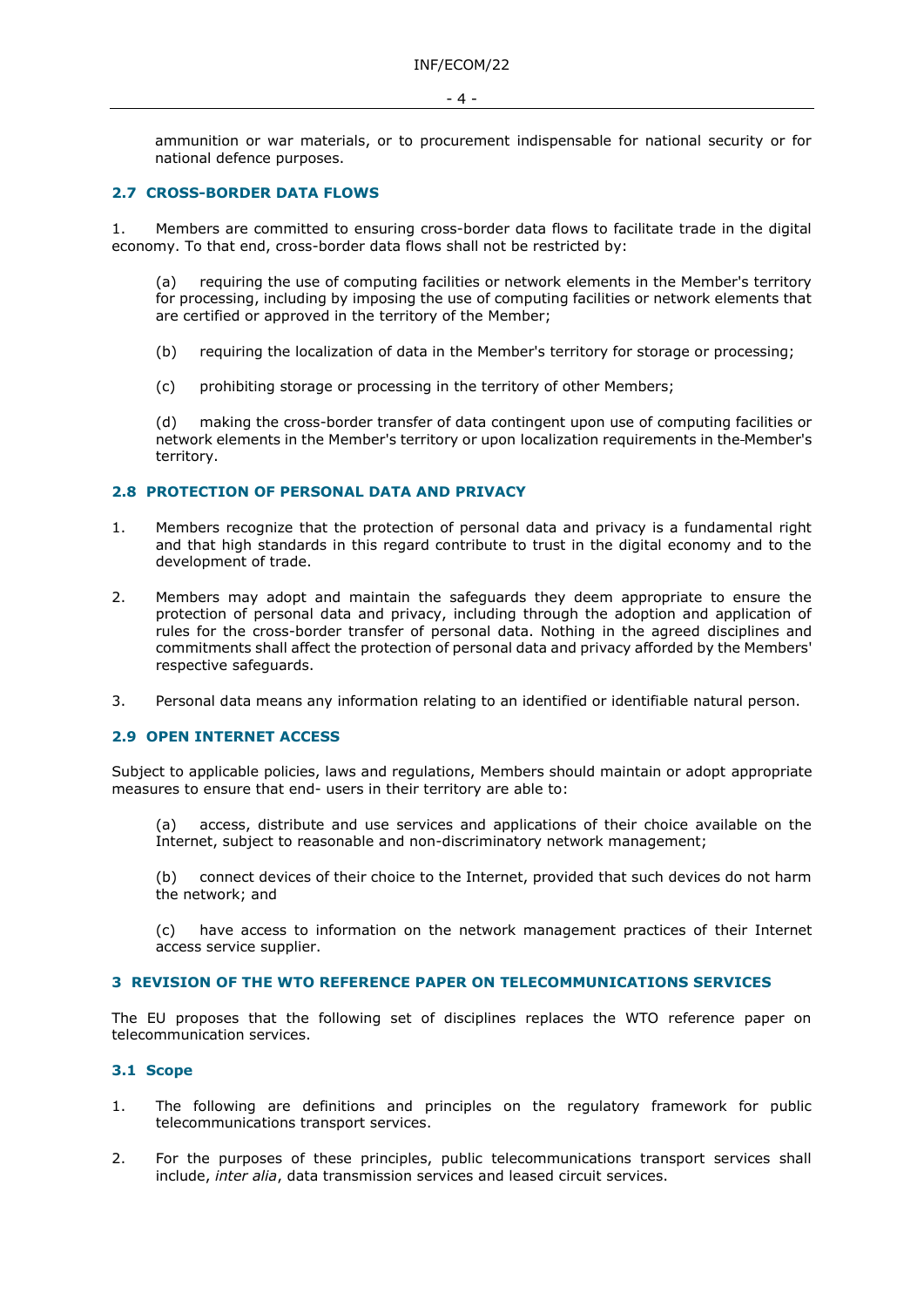# **3.2 Definitions**

For the purpose of these principles:

- 1. "essential facilities" means facilities of a public telecommunications transport network or service that
	- (a) are exclusively or predominantly provided by a single or limited number of suppliers; and
	- (b) cannot feasibly be economically or technically substituted in order to provide a service;
- 2. "interconnection" means linking with suppliers of public telecommunications transport networks or services in order to allow users of one supplier to communicate with users of the same or another supplier or to access services provided by the suppliers involved or any other supplier who has access to the network;
- 3. "major supplier" means a supplier of public telecommunications transport networks or services which has the ability to materially affect the terms of participation (having regard to price and supply) in a relevant market for public telecommunications services as a result of:
	- (a) control over essential facilities; or
	- (b) use of its position in the market;
- 4. "network element" means a facility or equipment used in supplying a telecommunications service, including features, functions and capabilities provided by means of that facility or equipment;
- 5. "telecommunications regulatory authority" means the body or bodies charged by a Member with the regulation of public telecommunications transport networks and services covered by these principles;
- 6. "user" means any natural or juridical person using a public telecommunications transport service.

# **3.3 Competitive safeguards**

- 1. Appropriate measures shall be maintained for the purpose of preventing suppliers of public telecommunications transport networks or services who, alone or together, are a major supplier from engaging in or continuing anti-competitive practices.
- 2. The anti-competitive practices referred to in paragraph 1 shall include in particular:
	- (a) engaging in anti-competitive cross-subsidization;
	- (b) using information obtained from competitors with anti-competitive results; and

(c) not making available to other services suppliers on a timely basis technical information about essential facilities and commercially relevant information which are necessary for them to provide services.

### **3.4 Interconnection**

1. Interconnection with a major supplier shall be ensured at any technically feasible point in the network. Such interconnection shall be provided.

(a) under non-discriminatory terms, conditions (including technical standards and specifications) and rates and of a quality no less favourable than that provided for its own like services or for like services of its subsidiaries or other affiliates;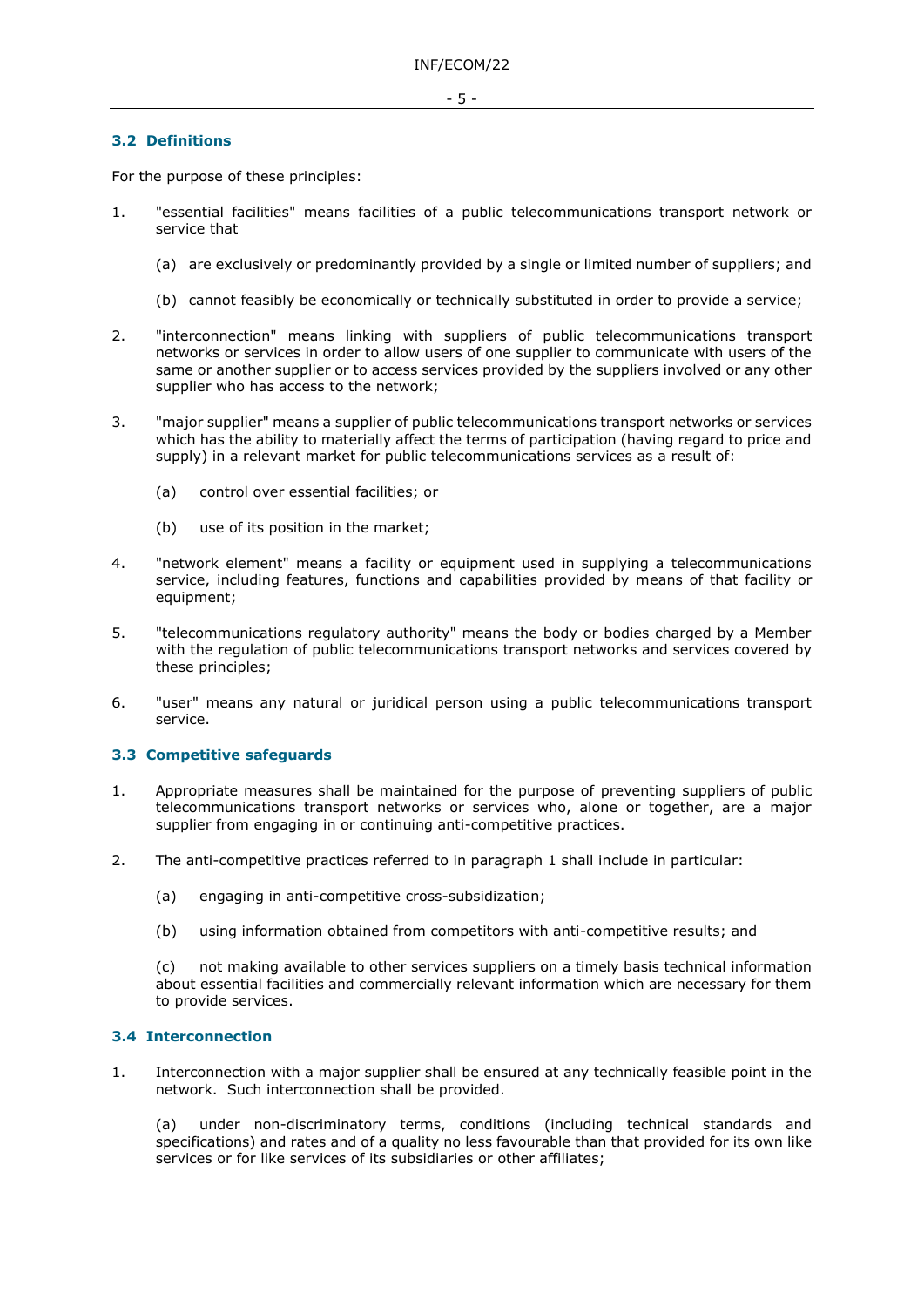(b) in a timely fashion, on terms and conditions (including rates, technical standards and specifications) that are transparent, reasonable, having regard to economic feasibility, and sufficiently unbundled so that the supplier need not pay for network components or facilities that it does not require for the service to be provided; and

(c) upon request, at points in addition to the network termination points offered to the majority of users, subject to charges that reflect the cost of construction of necessary additional facilities.

- 2. The procedures applicable for interconnection to a major supplier shall be made publicly available.
- 3. Major suppliers shall make publicly available either their interconnection agreements or a reference interconnection offer.

# **3.5 Universal service**

- 1. Any Member has the right to define the kind of universal service obligations it wishes to maintain and to decide on their scope and implementation.
- 2. Universal service obligations shall be administered in a transparent, objective and nondiscriminatory manner, which is neutral with respect to competition and not more burdensome than necessary for the kind of universal service defined by the Member.
- 3. The designation of universal service suppliers shall be made through an efficient, transparent and non-discriminatory mechanism that is open to all suppliers of public telecommunications transport networks or services.
- 4. Where suppliers of public telecommunications transport networks or services are compensated for the provision of universal service, such compensation shall not exceed the financial needs directly attributable to the universal services obligations.

# **3.6 Licencing and Authorisation**

- 1. Authorisation to provide public telecommunications transport networks or services should in principle be granted without a formal licencing procedure, so that the supplier may start providing its networks or services without having to wait for a decision by the telecommunications regulatory authority.
- 2. Where a licence is required, the following shall be made publicly available:
	- (a) the types of networks or services requiring a licence;

(b) all the licensing criteria, applicable procedures and the period of time normally required to reach a decision concerning an application for a licence; and

- (c) the terms and conditions of individual licences.
- 3. An applicant for a licence shall receive, on request, the reasons for any denial of a license, imposition of supplier-specific conditions on a license, revocation of a license, or refusal to renew a license.

## **3.7 Telecommunications Regulatory Authority**

1. The telecommunications regulatory authority shall be separate from, and not accountable to, any supplier of public telecommunications transport networks or services. To this end, the telecommunications regulatory authority shall not hold a financial interest or maintain an operating or management role in any such supplier.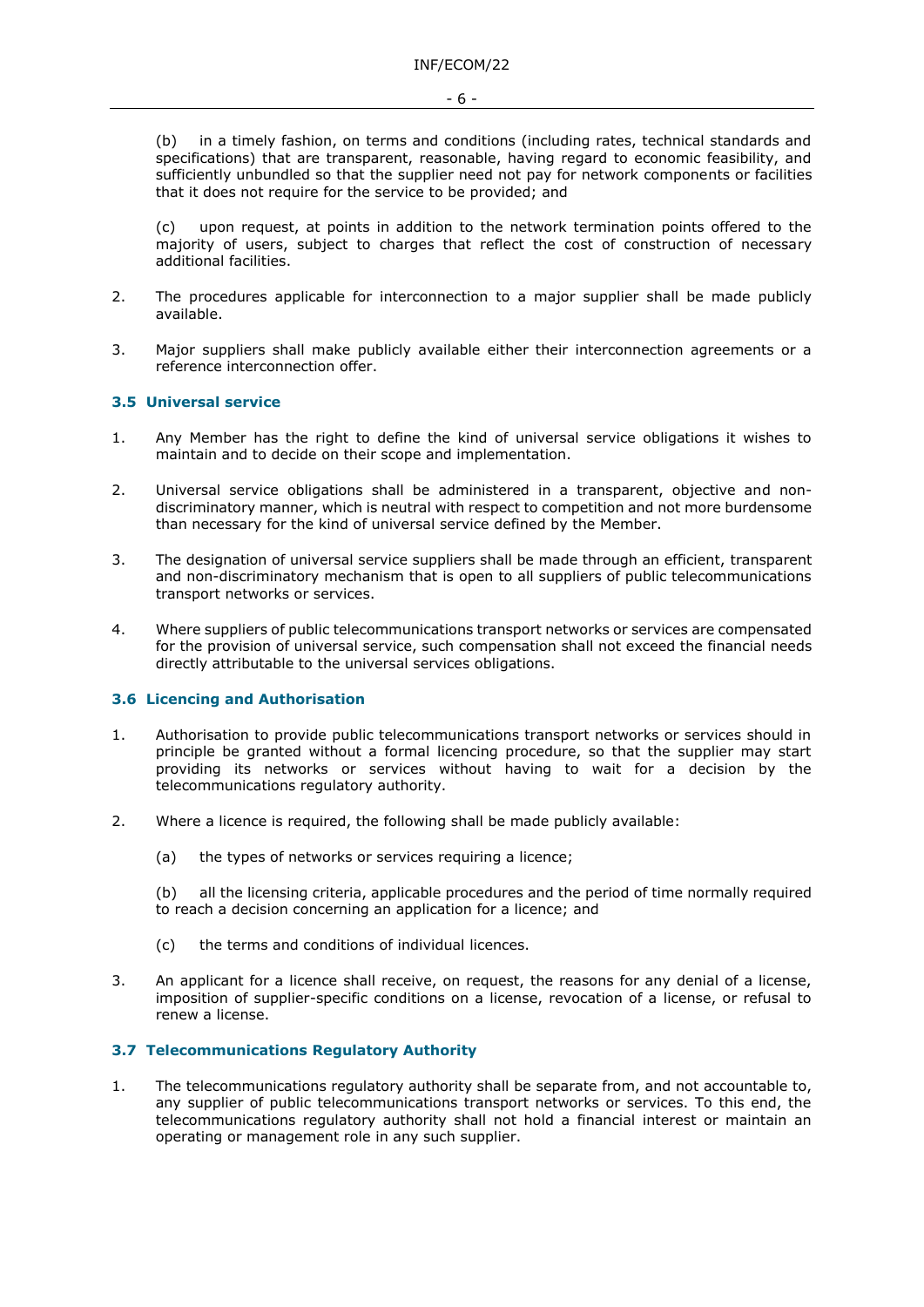- 7 -
- 2. Tasks shall be assigned by law to the telecommunications regulatory authority to enforce the obligations set out in these principles, and shall be made public in an easily accessible and clear form.
- 3. The telecommunications regulatory authority shall have the power, including the ability to impose sanctions, to carry out the tasks assigned to it by law. Such power shall be exercised transparently and in a timely manner.
- 4. The decisions of and the procedures used by the telecommunications regulatory authority shall be impartial with respect to all market participants.

## **3.8 Allocation and use of scarce resources**

- 1. Any procedures for the allocation and use of scarce resources, including frequencies, numbers and rights of way, shall be carried out in an objective, timely, transparent and nondiscriminatory manner.
- 2. The current state of allocated frequency bands will be made publicly available, but detailed identification of frequencies allocated for specific government uses is not required.
- 3. The allocation of frequency bands for public telecommunication transport services shall be carried out via an open process that takes into account the overall public interest, including the promotion of competition. Such allocation shall in principle be carried out using marketbased approaches, including through mechanisms such as auctions where appropriate.

# **3.9 Essential Facilities**

- 1. A major supplier shall make its essential facilities available to suppliers of public telecommunications transport networks or services on reasonable, transparent and nondiscriminatory terms and conditions for the purpose of providing public telecommunications transport services, except when, on the basis of the facts collected and the assessment of the market conducted by the telecommunications regulatory authority, this is not necessary to achieve effective competition.
- 2. The telecommunications regulatory authority shall be empowered to:
	- (a) determine those essential facilities required to be made available by a major supplier;

(b) require a major supplier to offer access on an unbundled basis to its network elements that are essential facilities.

# **3.10 Resolution of Disputes**

A supplier of public telecommunications transport network or services shall have recourse, within a reasonable and publicly available period of time, to the telecommunications regulatory authority or other competent authority to resolve disputes regarding the measures relating to matters set out in these principles.

# **3.11 Transparency**

Further to Article 4 of the GATS Annex on Telecommunications and to other dispositions in these principles pertaining to publication of information, any measure relating to public telecommunications transport networks or services shall made publicly available.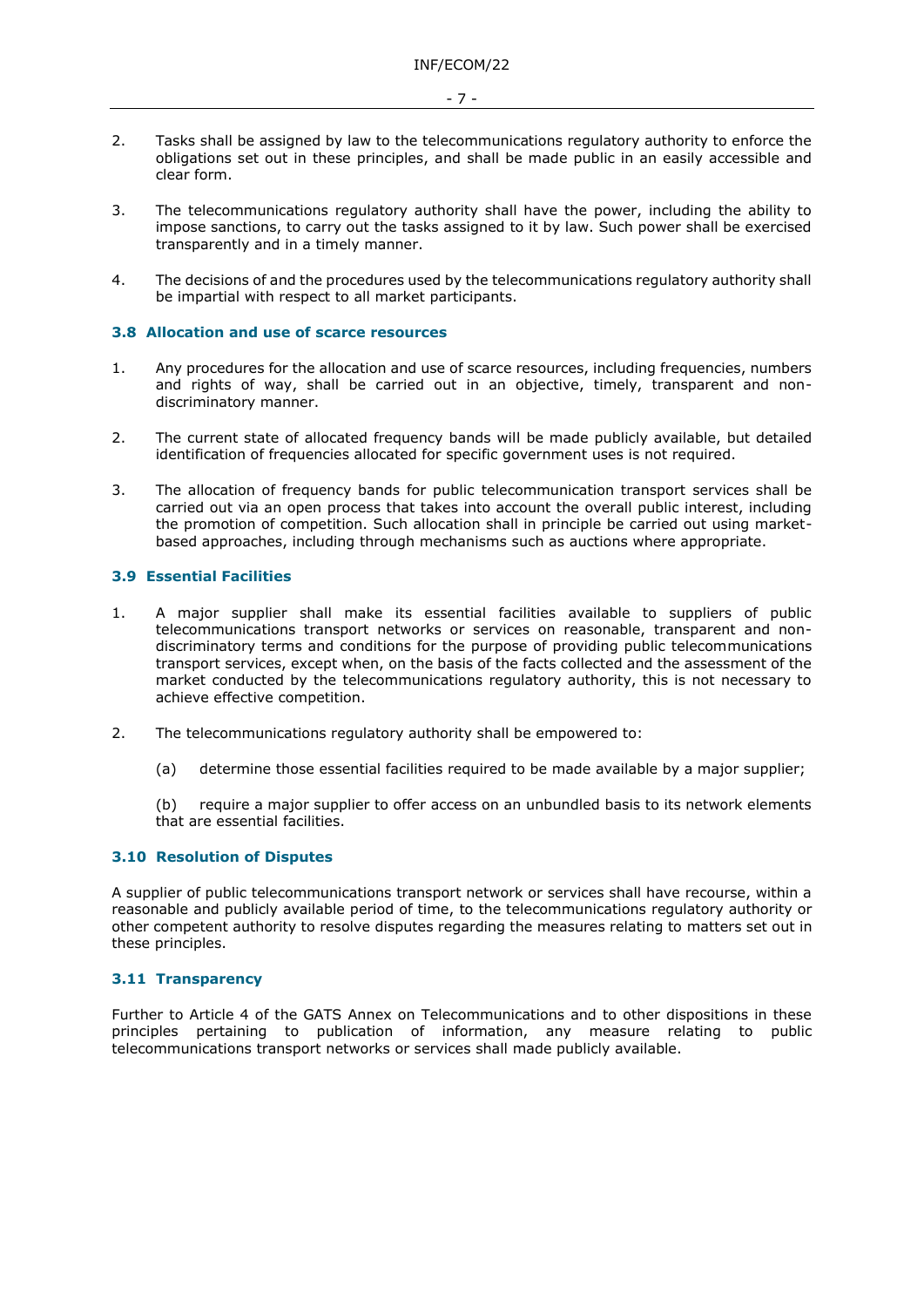## **4 MARKET ACCESS REQUESTS**

# **4.1 Information Technology Agreement and Information Technology Agreement Expansion**

The EU requests that other Members join the Information Technology Agreement and its expansion.

# **4.2 COMPUTER SERVICES**

1. The EU requests that other Members make commitments on computer services in accordance with the following:

(a) **Mode 1-3:** Full market access and national treatment commitments in modes 1- 3 for the sector as a whole (CPC84, 2-digit based), with no limitations.

(b) **Mode 4:** No exclusion of computer and related services from horizontal Mode 4 commitments. No additional limitations beyond horizontal limitations, at least for Intra-corporate transferees (ICTs).

2. The EU requests that other Members to commit to the Understanding on computer and related services (S/CSC/W/51).

## **4.3 TELECOMMUNICATION SERVICES**

The EU requests that other Members make commitments on telecommunications services in accordance with the following:

1. **Sectoral Coverage**: Commitments should have commercially meaningful coverage of all subsectors listed in 2.C. of MTN.GNS/W/120, in particular fixed and mobile voice and data transmission services, leased circuit services (through any means of technology), and valueadded services.

### 2. **All subsectors:**

(a) **Mode 1**: No national treatment limitations and no substantial market access limitations, specifically:

- No unbound;
- No requirement to use networks of specific suppliers;
- No requirement of commercial presence; and
- No requirement for commercial arrangements.
- (b) **Mode 2**: No market access or national treatment limitations.

(c) **Mode 3**: No national treatment limitations and no substantial market access limitations, specifically:

- No limitations on the establishment or number of service suppliers (e.g. quotas, exclusive service suppliers, or geographic restrictions within a Member's territory);
- No economic needs tests;
- No restrictions on the types of legal entity permitted;
- No limitations on nationality or residency; and
- Majority foreign capital participation and effective control to be allowed.